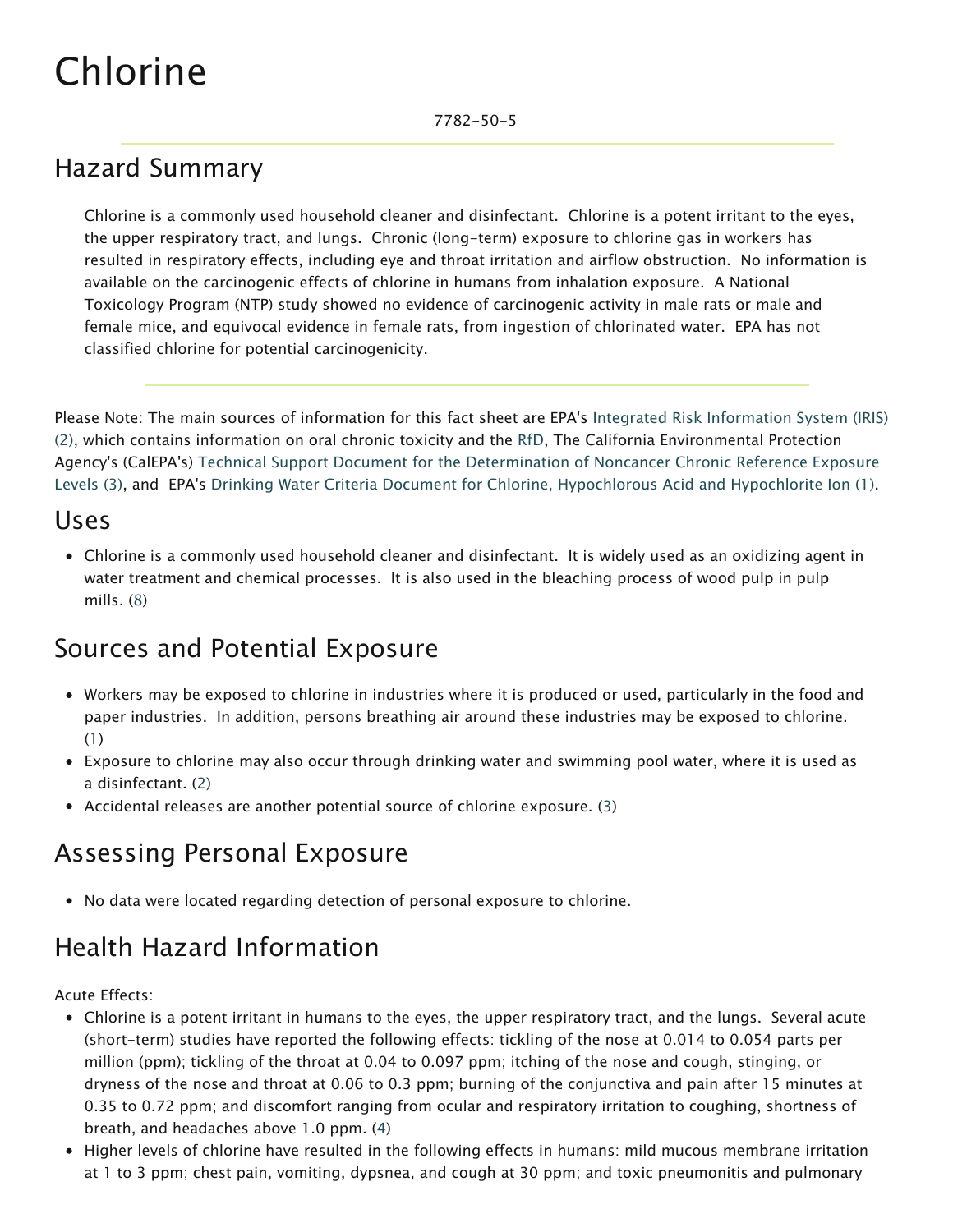edema at 46 to 60 ppm. (3)

- Chlorine is extremely irritating to the skin and can cause severe burns in humans. (3)
- Acute animal tests in rats and mice have shown chlorine to have [high](https://www.epa.gov/haps/about-health-effects-fact-sheets) acute toxicity via inhalation. (6)

Chronic Effects (Noncancer):

- Workers chronically exposed to chlorine gas have exhibited respiratory effects, such as eye and throat irritation, and airflow obstruction. (8)
- Animal studies have reported decreased body weight gain, eye and nose irritation, and nonneoplastic lesions and respiratory epithelial hyperplasia from chronic inhalation exposure to chlorine. (4,8)
- The Reference Dose [\(RfD\)](https://www.epa.gov/haps/health-effects-notebook-glossary) for chlorine is 0.1 milligrams per kilogram body weight per day (mg/kg/d) based on no observed adverse effects in rats. The [RfD](https://www.epa.gov/haps/health-effects-notebook-glossary) is an estimate (with uncertainty spanning perhaps an order of magnitude) of a daily oral exposure to the human population (including sensitive subgroups) that is likely to be without appreciable risk of deleterious noncancer effects during a lifetime. It is not a direct estimator of risk but rather a reference point to gauge the potential effects. At exposures increasingly greater than the [RfD](https://www.epa.gov/haps/health-effects-notebook-glossary), the potential for adverse health effects increases. Lifetime exposure above the [RfD](https://www.epa.gov/haps/health-effects-notebook-glossary) does not imply that an adverse health effect would necessarily occur. (2)
- EPA has medium confidence in the [RfD](https://www.epa.gov/haps/health-effects-notebook-glossary) based on (1) medium to high confidence in the principal study because relevant endpoints in two animal species were examined after prolonged exposure by an appropriate route, but an effect level was not observed in this study and higher levels may not be practicable due to taste aversion, and (2) medium confidence in the database because information is available for rats and mice on the noncarcinogenic toxicity of oral exposure to chlorine for subchronic periods. Developmental and reproductive toxicity of chlorine have been examined in rats and mice, but with suboptimal studies; due to the chemical relationship between chlorine and monochloramine, reproductive and developmental studies for monochloramine may be used to satisfy data gaps for chlorine. (2)
- EPA has not established a Reference Concentration ([RfC\)](https://www.epa.gov/haps/health-effects-notebook-glossary) for chlorine. (2)
- CalEPA has established a chronic reference exposure level of 0.00006 milligrams per cubic meter (mg/m  $^3$ based on respiratory epithelial lesions in rats. The CalEPA reference exposure level is a concentration at or below which adverse health effects are not likely to occur. (8)

Reproductive/Developmental Effects:

- No information is available on the developmental or reproductive effects of chlorine in humans or animals via inhalation exposure.
- Animal studies have demonstrated no evidence of reproductive or developmental effects from ingestion exposure to chlorine. (2)
- Since chlorine is highly reactive, uptake at sites such as the ovaries and testes which are remote from the respiratory tract, is anticipated to be minimal. (2)

Cancer Risk:

- No information is available on the carcinogenic effects of chlorine in humans from inhalation exposure.
- Several human studies have investigated the relationship between exposure to chlorinated drinking water and cancer. These studies were not designed to assess whether chlorine itself causes cancer, but whether trihalomethanes or other organic compounds occurring in drinking water as a result of chlorination are associated with an increased risk of cancer. These studies show an association between bladder and rectal cancer and chlorination byproducts in drinking water. (5)
- An NTP study reported no evidence of carcinogenic activity in male rats or male and female mice, and equivocal evidence, based on an increase in mononuclear cell leukemia, in female rats, from ingestion of chlorinated or chloraminated water. (9)
- EPA has not classified chlorine for carcinogenicity. (2)

## Physical Properties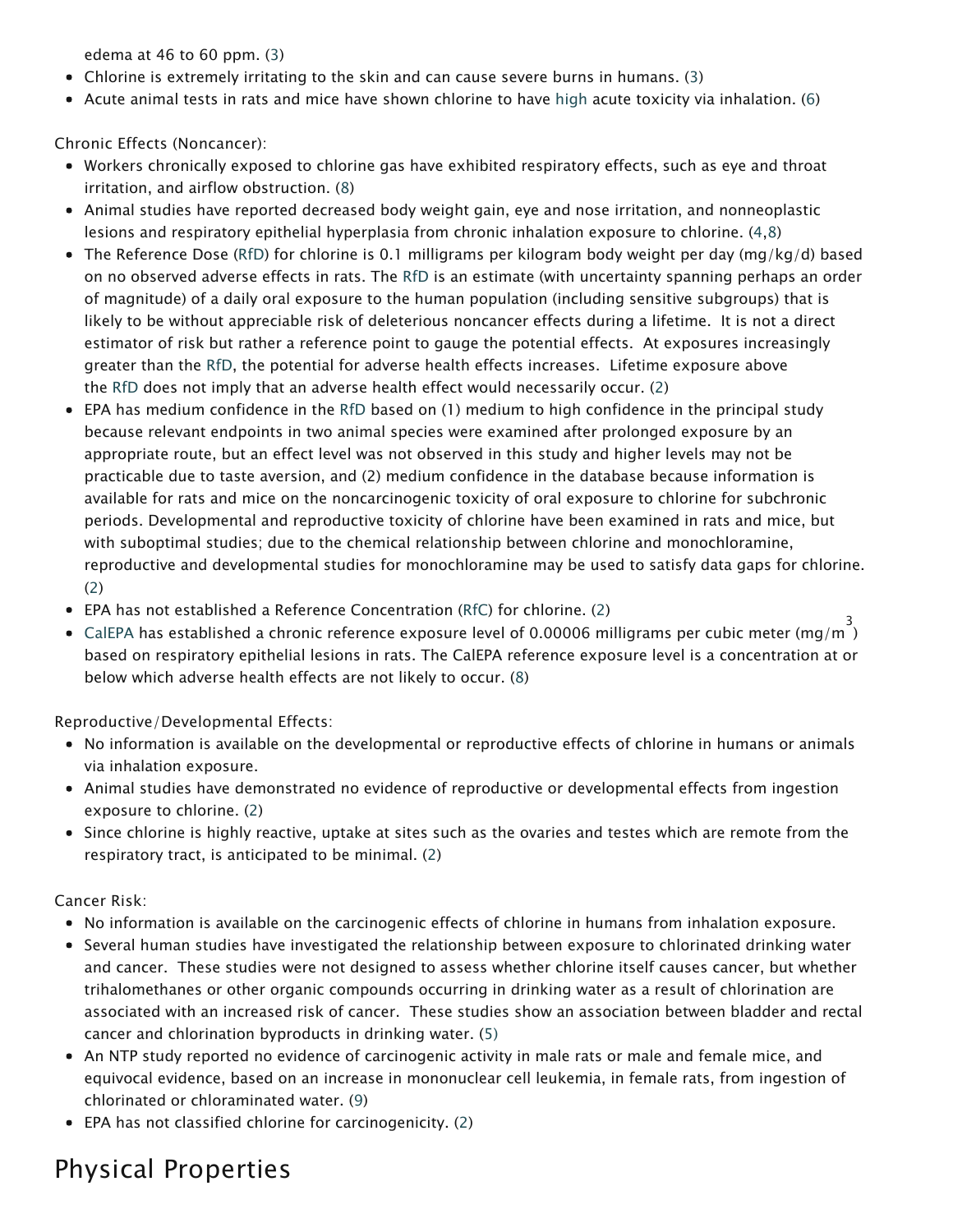- Chlorine is a greenish-yellow gas that is slightly soluble in water. (4)
- Chlorine has a suffocating odor; the odor threshold is 0.31 ppm. (7)
- The chemical formula for chlorine is Cl<sub>2</sub>, and its molecular weight is 70.90 g/mol. (4)

Conversion Factors:

To convert concentrations in air (at 25°C) from ppm to  $\frac{3}{3}$ .  $\frac{3}{3}$  mg/m  $\frac{3}{3}$  = (ppm)  $\times$  (molecular weight of the compound)/(24.45). For chlorine: 1 ppm =  $2.9 \text{ mg/m}$ 

Health Data from Inhalation Exposure



#### Chlorine

AIHA ERPG--American Industrial Hygiene Association's emergency response planning guidelines. ERPG 1 is the maximum airborne concentration below which it is believed nearly all individuals could be exposed up to one hour without experiencing other than mild transient adverse health effects or perceiving a clearly defined objectionable odor; ERPG 2 is the maximum airborne concentration below which it is believed nearly all individuals could be exposed up to one hour without experiencing or developing irreversible or other serious health effects that could impair their abilities to take protective action.

ACGIH TLV--American Conference of Governmental and Industrial Hygienists' threshold limit value expressed as a time-weighted average; the concentration of a substance to which most workers can be exposed without adverse effects.

ACGIH ceiling--American Conference of Governmental and Industrial Hygienists' threshold limit value ceiling; the concentration of a substance that should not be exceeded during any part of the working exposure.

LC 50 (Lethal Concentration 50 )--A calculated concentration of a chemical in air to which exposure for a specific